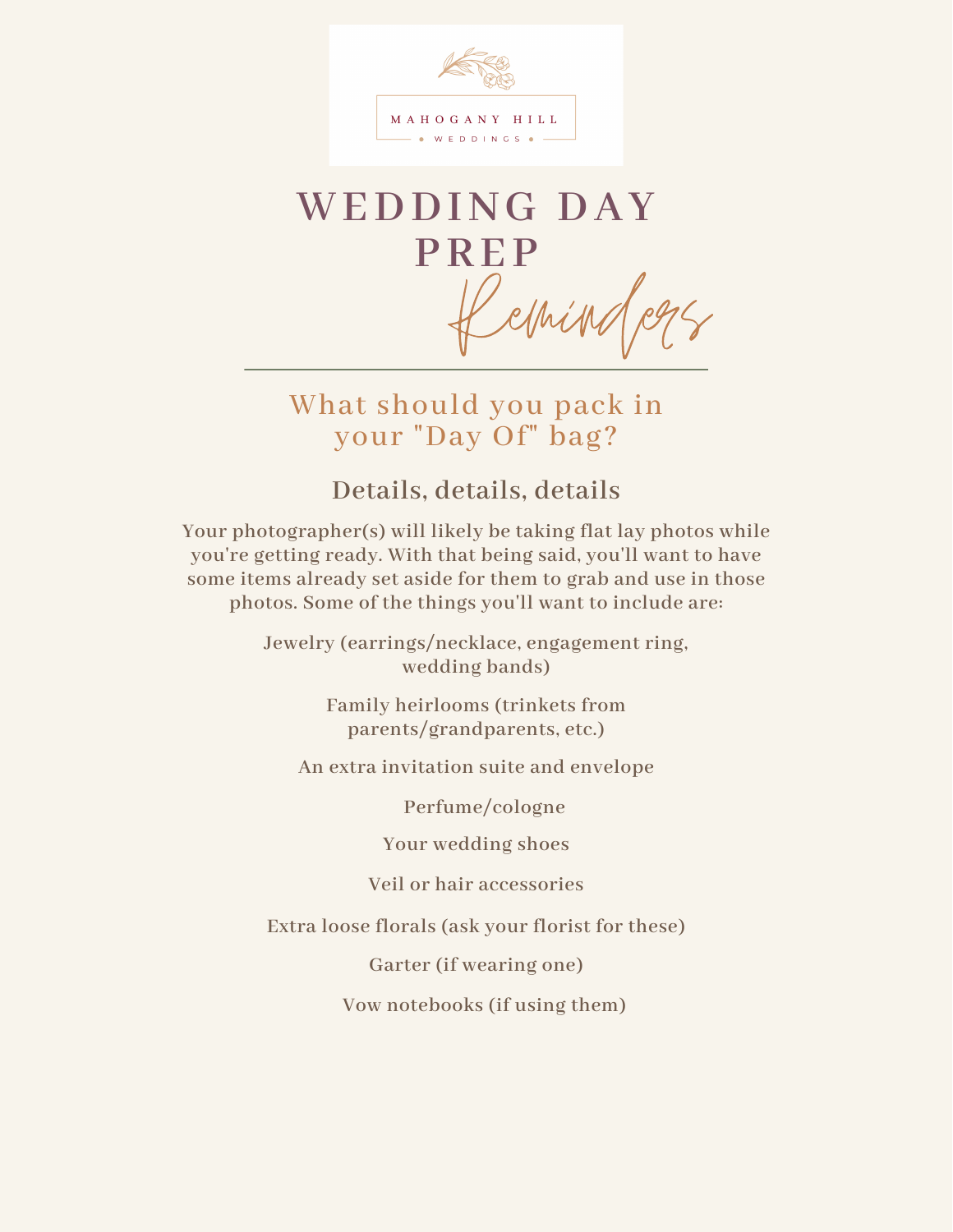# **Oh sh\*t, did I pack my spare shoes?!**

**One thing you'll want to remember when packing for the day, is whether or not you plan to change clothes for your reception! Don't be like me (I forgot to pack all of the things I needed in order to change into my reception dress (I know..) and ended up not being able to change).**

**Be better than me!**

**Things you should keep in mind when considering you have a 12 hour day ahead of you:**

**Did you pack extra undergarments if you plan to change from a ceremony gown to reception gown?**

**Did you get a makeup touch-up kit from your MUA?**

**Does your coordinator have hair spray and extra bobby pins in case things get messy? (The answer is yes for MHW clients)**

**Do you have a change of shoes for dancing?**

**Are you changing to go home (or to your hotel room for the night, or to the after hours spot)? If so, do you have your change of clothes?**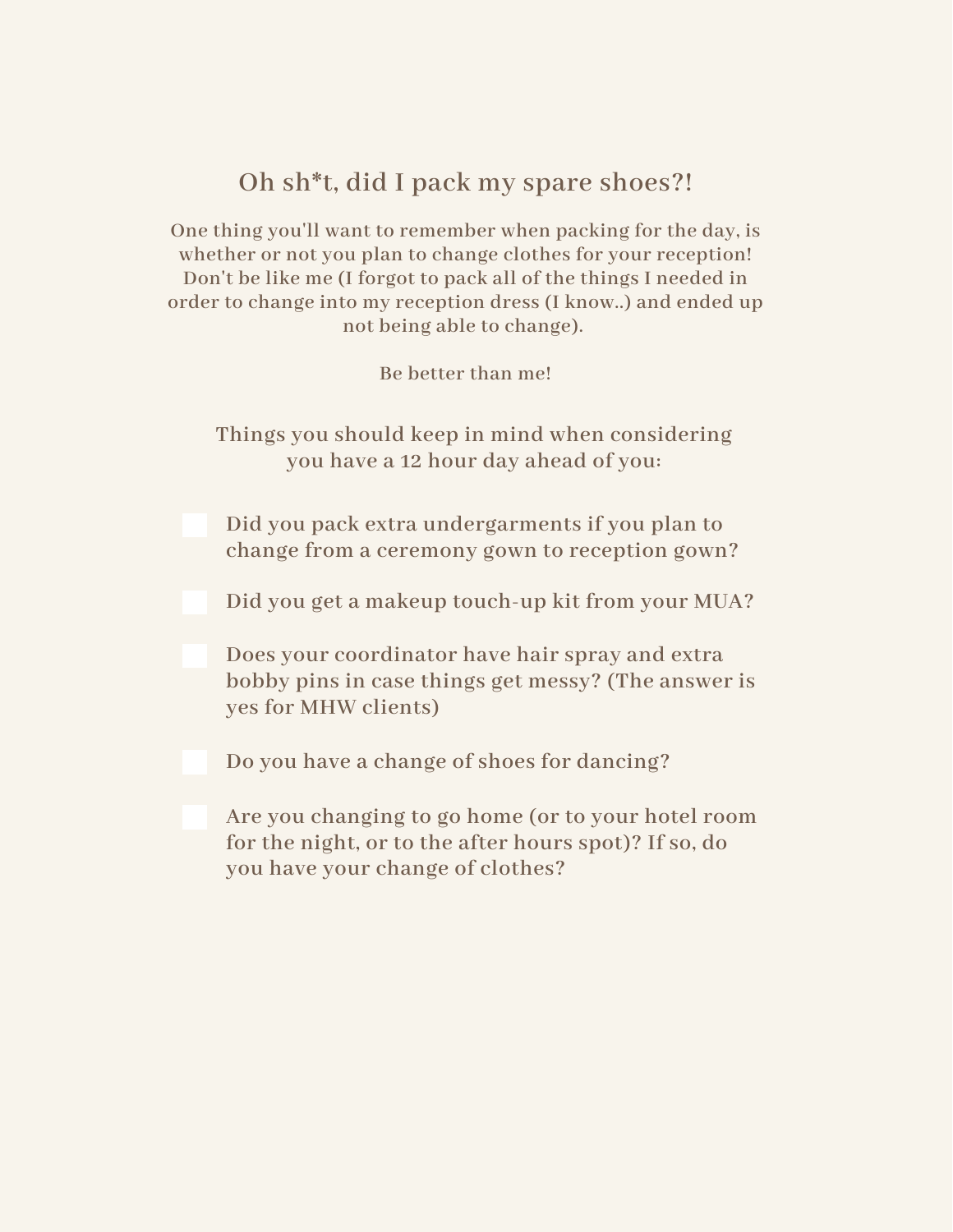# Things to remember the morning of...

# **Logistics**

**Oftentimes, there are a few logistical tasks that need to be completed on your wedding day. Here are just a few that we have come across on wedding days that are helpful to plan ahead for:**

**Are you paying any of your vendors gratuities on your wedding day? If so, make sure all of their gratuities are in envelpes and prepped for your coordinator to distribute.**

**Have you confirmed your "getaway driver"? Whether this is family or a paid service, make sure you've discussed your transportation plan with your coordniator**

**If you are staying in a hotel room that is different than the room you got ready in, did you check in? Make sure you check in to your hotel room as early as possible to ensure you have your desired room and that there are no issues.**

**Did you receive keys to the venue? If so, please make sure a dedicated person is responsible for keeping up with them. This can be your coordinator or a trusted family member who will be present at check out from the venue.**

**Emergency Contacts! Did you provide your coordinator with emergency contact information for all vendors in the case of an emergency on the day of?**

**Who is taking your wedding gifts home? Make sure you let your day of coordinator know who will be responsible for gathering gifts received.**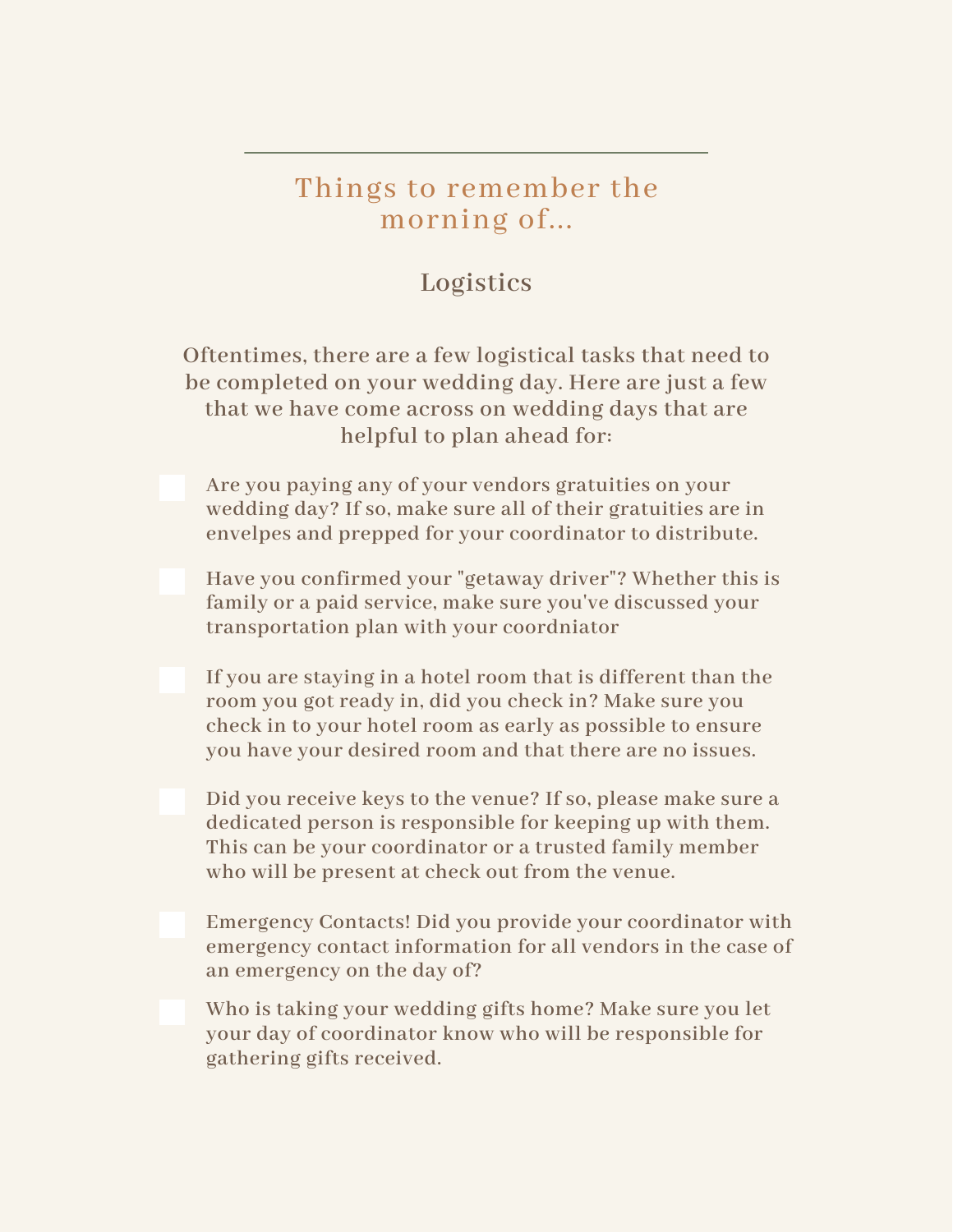#### **Take a moment of silence**

**Before all of the chaos of the day, take a few minutes to just be alone and reflect on the day ahead. It'll likely be the only moment over the next 24 hours where you have a minute of silence to just breathe and center yourself.**

# **Are you exchanging gifts with your future spouse?**

**Not all couples do this, but we love when they do! You can easily work in a gift exchange into your day of timeline. Find something sweet to give your partner as a little appreciation for them and a small token to ramp up the excitement of "I Do". Many of our couples take the time to write a little note to their spouse to accompany the gift and read during a quiet moment before getting dressed.**

### **Did you take into consideration your normal daily routine?**

**Many times, when planning for exciting events, we forget the daily upkeep. We ask this question to remind you to pack for your "regular" life on your wedding day. Remember things such as:**

**- Nighttime medications (if needed) - Nighttime skincare routines - Did you pack a toothbrush/toiletries if you're staying overnight - If you have a pet, did you plan for their care?**